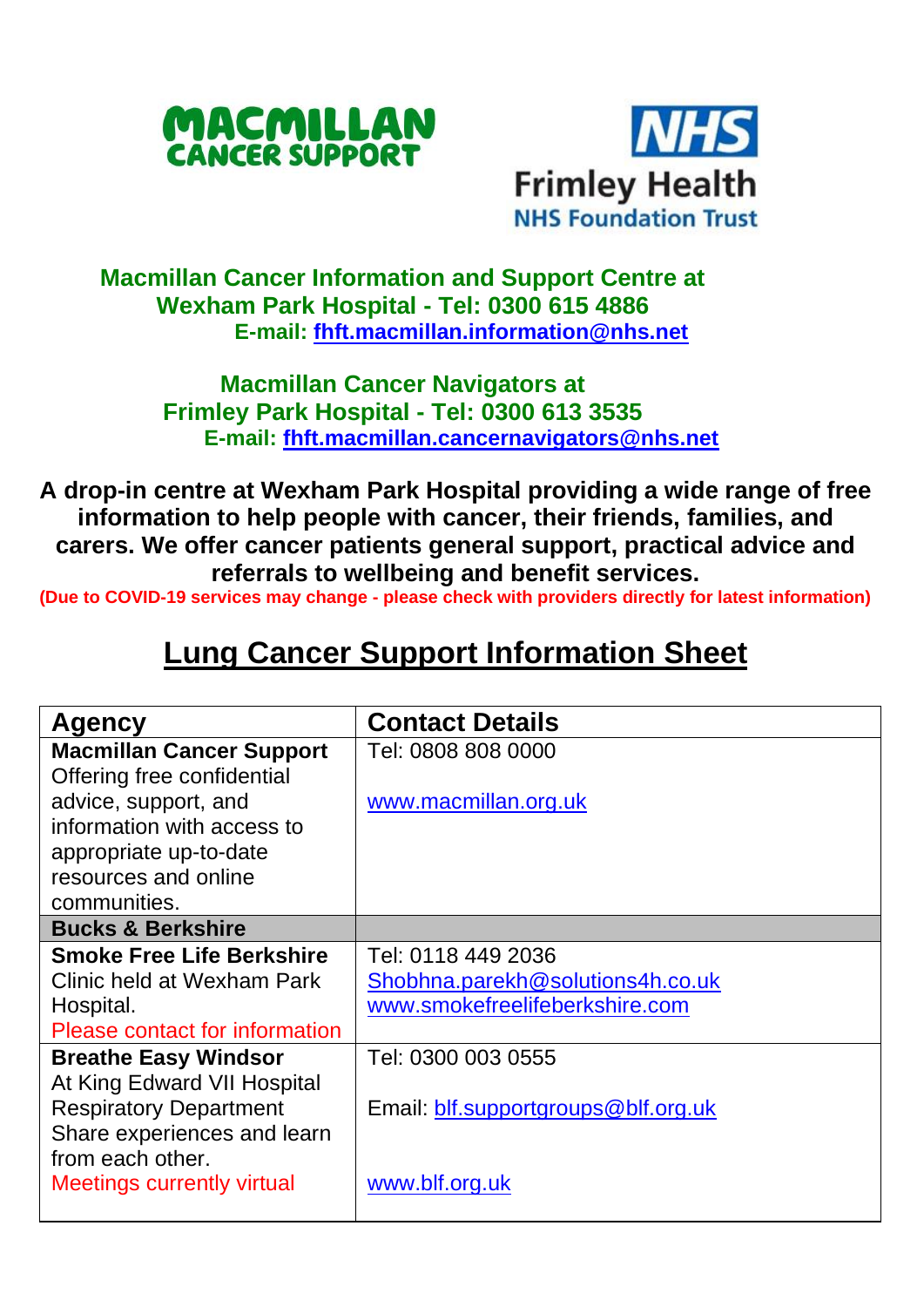| <b>Breathe Easy Winslow</b>      | Tel: 0300 003 0555                                 |
|----------------------------------|----------------------------------------------------|
| Meetings held at Winslow         |                                                    |
| Bowls Club on the last           | Email: blf.supportgroups@blf.org.uk                |
| Wednesday of every month at      |                                                    |
| 2-4pm to talk, share             |                                                    |
| experiences and learn from       | www.blf.org.uk                                     |
| each other.                      |                                                    |
| Meeting currently virtual        |                                                    |
| <b>Berkshire Asbestos</b>        | Tel: 0118 467 6544                                 |
| <b>Support Group</b>             |                                                    |
| Advice regarding any             | www.berkshireasbestossupport.org                   |
| asbestos related illnesses,      |                                                    |
| benefits and support for         | E-mail: enquiries@berskhireasbestossupport.org     |
| sufferers and their families.    |                                                    |
| Group meets last Wednesday       |                                                    |
| of every month at George         |                                                    |
| Hotel Reading RG1 2HE            |                                                    |
| anytime between 3-4.30pm         |                                                    |
| Meetings currently virtual       |                                                    |
|                                  |                                                    |
| <b>The Sunflower Club</b>        | Tel: 01296 315649                                  |
| A group for lung cancer and      |                                                    |
| mesothelioma patients and        | (Mon-Fri, 9:00 am to 5:00pm)                       |
| carers in Bucks. Must be on      |                                                    |
| active treatment. Meetings       | Email: buc-tr.lungandrarercns@nhs.net              |
| take place at the Cancer and     |                                                    |
| Haematology Centre at Stoke      |                                                    |
| Mandeville Hospital alternate    |                                                    |
| Tuesday's 10am-12pm.             |                                                    |
|                                  |                                                    |
| <b>Surrey &amp; Hampshire</b>    |                                                    |
| <b>Lung Cancer Support</b>       | Tel: 01252 649535                                  |
| Group                            |                                                    |
| Offering a chat and a cuppa!     | Frimley Baptist Church, Balmoral Drive, Frimley    |
| Every 3rd Thursday of every      | GU16 9AR (01252 837 844)                           |
| month 10.30am-12.30pm            |                                                    |
| <b>Lung Cancer support group</b> | Contact Debbie Stonell at 01932 726468 for further |
| at Ashford Hospital.             | information.                                       |
| Sessions monthly for those       |                                                    |
| affected by lung cancer.         | www.ashfordstpeters.nhs.uk/lung-cancer             |
| Includes invited speakers with   |                                                    |
| specialist knowledge             |                                                    |
|                                  |                                                    |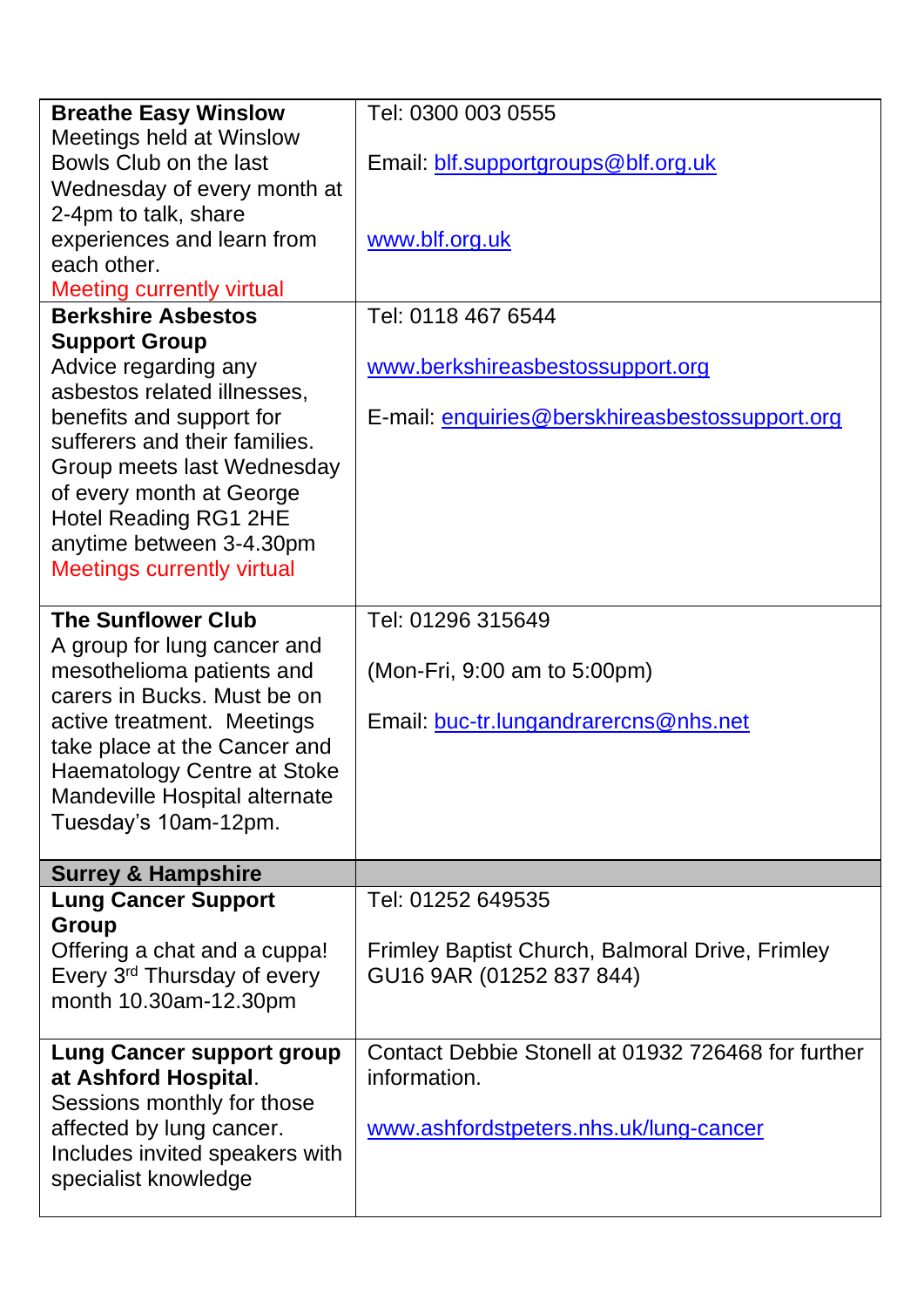| <b>Breathe Easy Farnborough</b>                               | Tel: 0300 003 0555                  |
|---------------------------------------------------------------|-------------------------------------|
| and district. Meetings held<br>at Mayfield Medical Centre,    | Email: blf.supportgroups@blf.org.uk |
| Croyde Close, Farnborough,                                    |                                     |
| GU14 8UE last Wednesday                                       |                                     |
| of every month, 2pm - 4pm                                     |                                     |
|                                                               | www.blf.org.uk                      |
| <b>Breathe Easy Guildford.</b><br>Meetings held at St Clare's |                                     |
| Church Hall, 242 Cabell                                       |                                     |
| Road, Guildford, Surrey, GU2                                  |                                     |
| 8BU on last Thursday of                                       |                                     |
| every month, 2pm - 4pm                                        |                                     |
| Meeting currently virtual                                     |                                     |
| <b>National</b>                                               |                                     |
| <b>British Lung Foundation</b>                                | Tel: 0300 003 0555                  |
| Reliable, up to date and easy                                 |                                     |
| information to understand to<br>help answer your questions    | www.blf.org.uk                      |
| about lung health.                                            |                                     |
| <b>Roy Castle Lung Cancer</b>                                 | Tel: 0333 323 7200                  |
| <b>Foundation</b>                                             |                                     |
| Patient focused information                                   | www.roycastle.org                   |
| available free of charge.                                     |                                     |
| <b>Mesothelioma UK</b>                                        | Tel: 0800 169 2409                  |
| Free specialist information,                                  | (Mon-Fri 8:30 - 16:30)              |
| support and improved care                                     |                                     |
| and treatment.                                                | E-mail: info@mesothelioma.uk.com    |
|                                                               | www.mesothelioma.uk.com             |
|                                                               |                                     |
| <b>HASAG</b>                                                  | Tel: 02380 010 015 / 016            |
| dedicated to helping people<br>suffering from asbestos-       | Email: info@hasag.co.uk             |
| related diseases and their                                    |                                     |
| families. We provide a                                        | www.hasag.co.uk                     |
| complete source of help and                                   |                                     |
| support for anyone living in                                  |                                     |
| the South of England, the                                     |                                     |
| South East, London, or the<br>Home Counties who have          |                                     |
| been affected by asbestos.                                    |                                     |